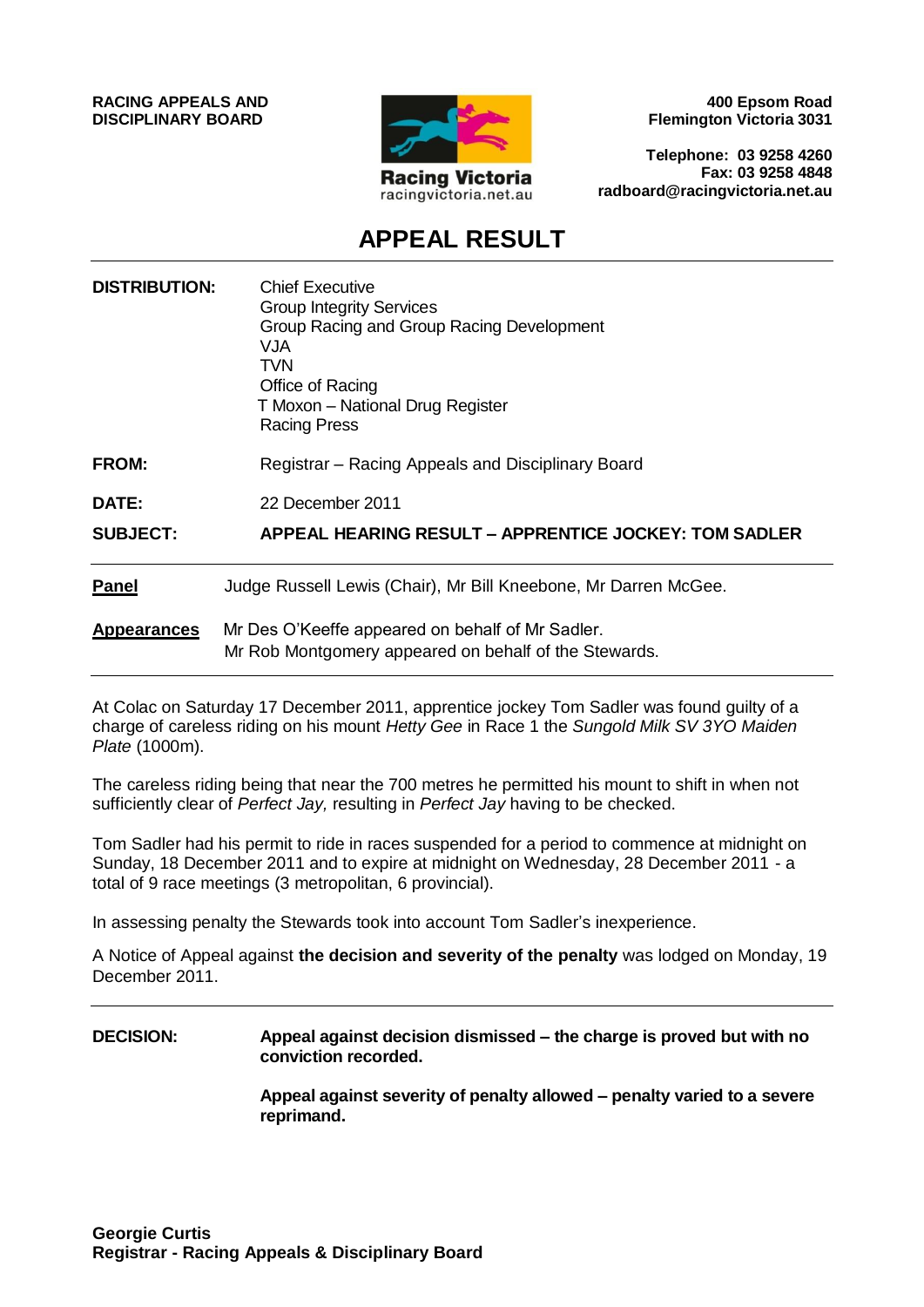# **TRANSCRIPT OF PROCEEDINGS**

#### **RACING APPEALS AND DISCIPLINARY BOARD**

\_\_\_\_\_\_\_\_\_\_\_\_\_\_\_\_\_\_\_\_\_\_\_\_\_\_\_\_\_\_\_\_\_\_\_\_\_\_\_\_\_\_\_\_\_\_\_\_\_\_\_\_\_\_\_\_\_\_\_\_\_\_\_

**HIS HONOUR JUDGE R.P.L. LEWIS, Chairman MR W. KNEEBONE MR D. McGEE**

#### **EXTRACT OF PROCEEDINGS**

**DECISION**

### **IN THE MATTER OF THE SUNGOLD MILK SV THREE-YEAR-OLD MAIDEN PLATE OVER 1000 METRES**

#### **APPRENTICE JOCKEY: THOMAS SADLER**

#### **MELBOURNE**

#### **THURSDAY, 22 DECEMBER 2011**

MR R. MONTGOMERY appeared on behalf of the RVL Stewards

MR D. O'KEEFFE appeared on behalf of the Appellant